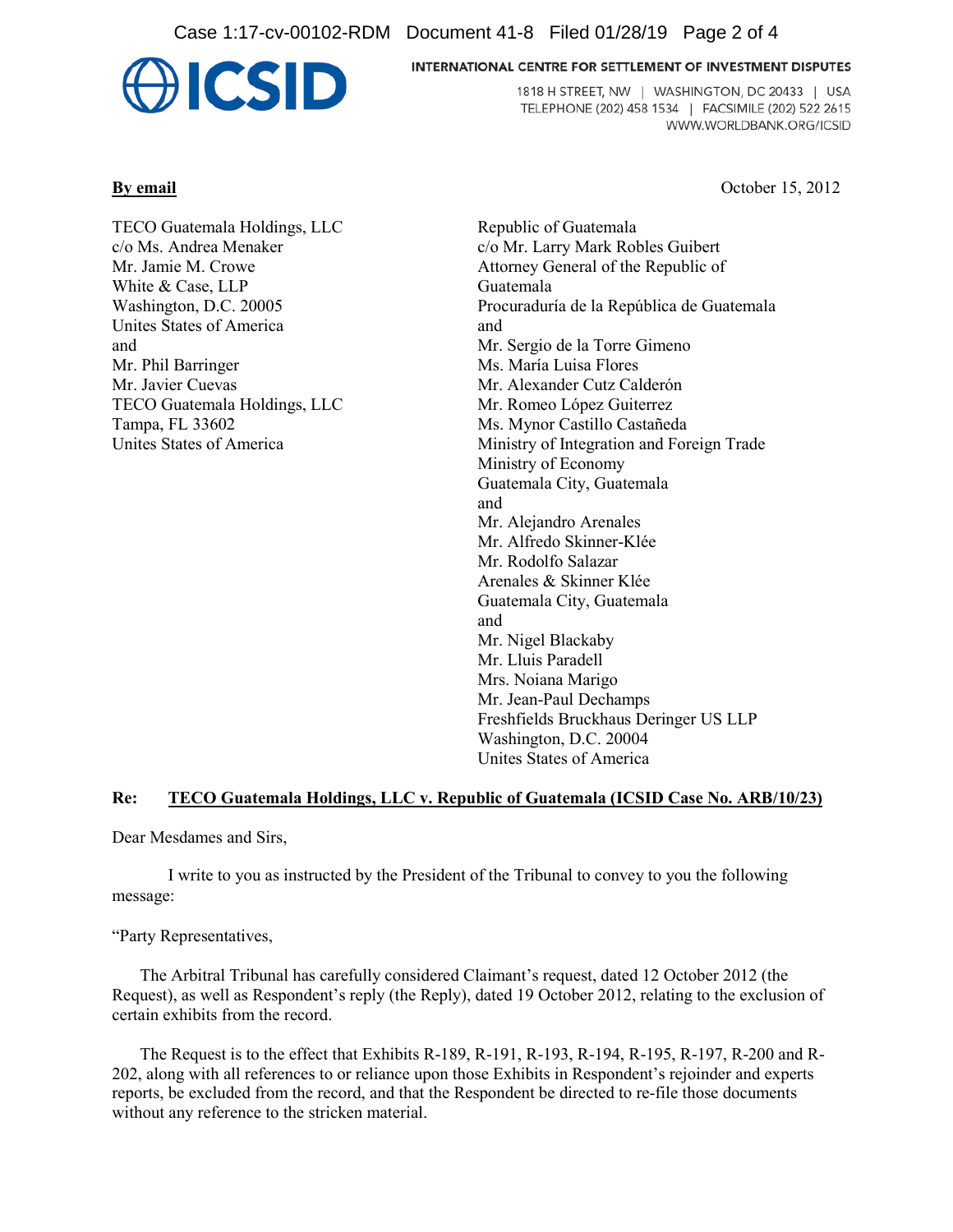### Case 1:17-cv-00102-RDM Document 41-8 Filed 01/28/19 Page 3 of 4

In addressing this matter, the Arbitral Tribunal will be consistent with the two general principles established in its 10 February 2012 decision, namely (i) that the present arbitration is distinct from the Iberdrola arbitration and that, as a general matter, the Arbitral Tribunal does not believe necessary to refer to the evidence produced in a separate arbitration to decide this case, and (ii) the parties' right to properly cross-examine the witnesses presented by the other party, which right supposes that each party has the possibility to produce, in advance of the hearing, documents that may be necessary in order to assess the credibility of such witnesses.

Based on such principles, the Arbitral Tribunal will deal with each of the categories of exhibits referred to in the Request.

a) Exhibits R-189, R-191, R-193, R-195, R-197 and R-200:

Such exhibits refer to the reports of certain experts presented by Iberdrola in the Iberdrola arbitration (namely the Brattle Group, Juan Carlos Estanga and José Luis Suarez, Alexander Galetovic and Pedro Rosenfeld). It is undisputed that such experts do not appear as experts in the present arbitration. As a consequence, the production of such evidence drawn from the Iberdrola arbitration cannot serve the purpose of allowing the Respondent to test the credibility of the experts presented by other party in the present arbitration.

Respondent first draws he Arbitral Tribunal's attention to the fact that Claimant itself has submitted certain exhibits referencing statements of witnesses, reports of experts and transcripts of testimonies from the Iberdrola arbitration, as well as factual exhibits which it believes could only have been obtained from Iberdrola. Such objection is irrelevant since Respondent has not objected to the production of those exhibits. If any such objection is made, the Arbitral Tribunal will apply, in comparable circumstances, the same principles as those applied in its decisions relating to the Respondent's exhibits.

Respondent also submits that "Claimant has full access to the record in the Iberdrola case" and that "any risk of an 'imbalance in favor of the Respondent' or of 'not being in a position to defend against out of context usage of the evidence' is clearly inexistent". The Arbitral Tribunal disagrees. It would be unfair to the Claimant to admit in the record as written evidence what is in fact the opinion of experts that the Claimant does not have an opportunity to cross-examine. The Arbitral Tribunal also disagrees with Respondent's submission that exclusion of the evidence in dispute will create an unfair imbalance in favor of Claimant, for the same principles apply and will continue to apply to both parties with respect to the taking of evidence.

As a consequence of the foregoing, Exhibits R-189, R-191, R-193, R-195, R-197 and R-200 are excluded from the record.

b) Exhibit R-194:

The Arbitral Tribunal holds that admitting Exhibit R-194 would be contrary to its decision that the present arbitration is distinct from the Iberdrola arbitration. As a consequence, the Arbitral Tribunal will not make reference to the parties' pleadings in the Iberdrola case to resolve the present dispute. In addition, it is impossible to assess the relevance of the dispositive section of a memorial without considering the full pleadings of the parties. As a consequence, Exhibit R-194 is also excluded from the record.

c) Exhibit R-202:

Exhibit R-202 is the full transcription of the Iberdrola evidentiary hearings. For the reasons expressed above, the Arbitral Tribunal accepts Claimant's argument that this exhibit should not be admitted in the record. It would in fact be unfair to the Claimant to accept in the record what is evidence given by